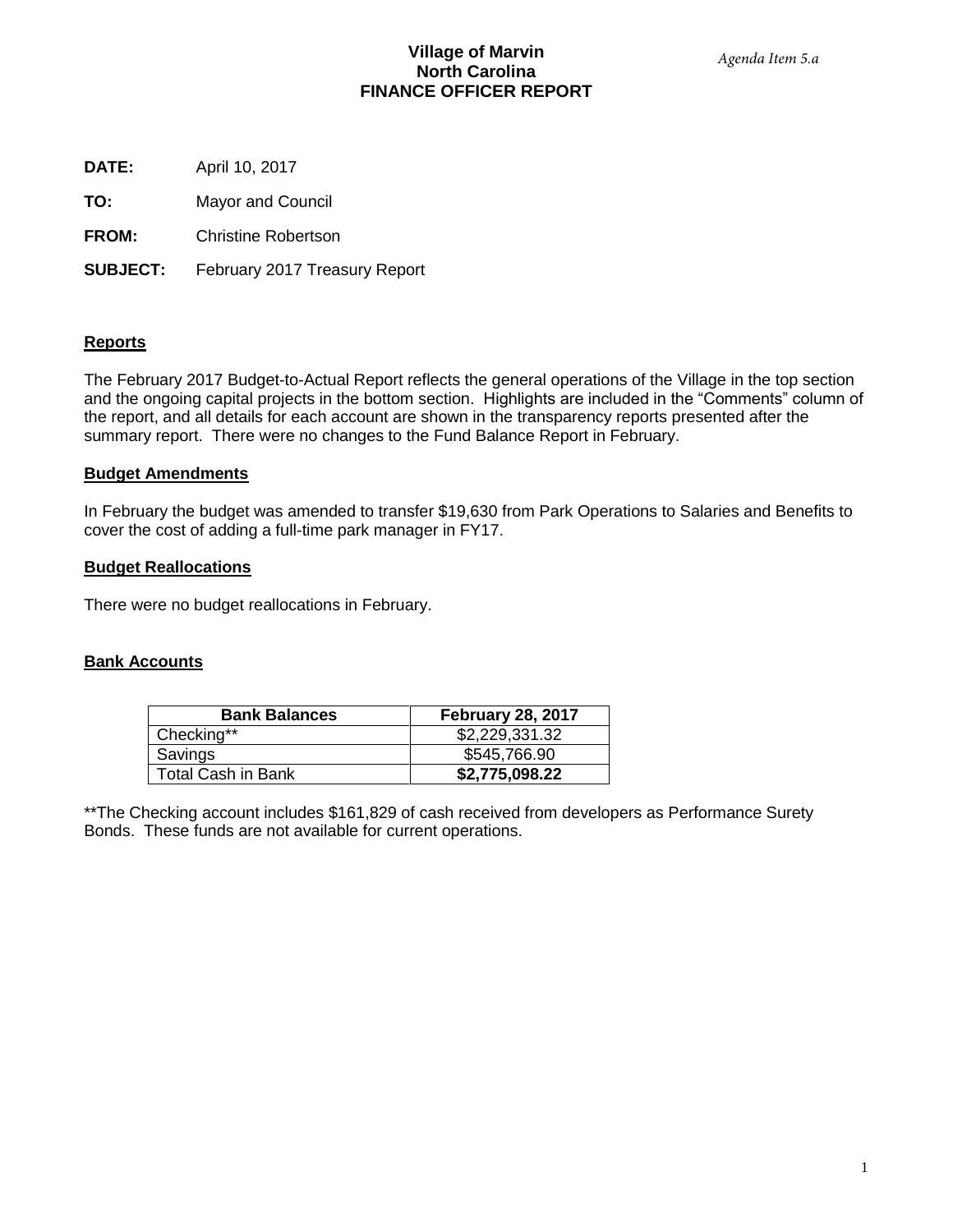| <b>Village of Marvin General Fund</b>          |                |                        |                      |                            |      |                                                                                                                         |
|------------------------------------------------|----------------|------------------------|----------------------|----------------------------|------|-------------------------------------------------------------------------------------------------------------------------|
| Profit & Loss Budget vs Actual (Summary Level) |                |                        |                      |                            |      |                                                                                                                         |
| Year to Date Ending February 28, 2017          |                |                        |                      |                            |      |                                                                                                                         |
|                                                |                |                        |                      |                            |      |                                                                                                                         |
|                                                |                | Year to                |                      |                            |      |                                                                                                                         |
|                                                |                |                        |                      |                            |      |                                                                                                                         |
|                                                | Actual         | <b>Date Actual</b>     | <b>Total</b>         |                            |      |                                                                                                                         |
|                                                | February       | thru Feb               | Annual               | <b>YTD Over</b>            |      | <b>Comments - See Transparency Report for Details</b>                                                                   |
|                                                | 2017           | 2017                   | <b>Budget</b>        | (Under) Budget % of Budget |      | of Current Month                                                                                                        |
| <b>Revenues</b>                                |                |                        |                      |                            |      |                                                                                                                         |
| 3001 · Ad Valorem                              | \$<br>(198)    | 515,832                | 511,000              | 4,832                      | 101% | Tax bills were mailed in August, due January 2017                                                                       |
| 3200 · Motor Vehicle Tax                       | 4,202          | 31,778                 | 41,725               | (9, 947)                   | 76%  | Collected monthly                                                                                                       |
| 3300 · Sales & Use Tax                         | 14,193         | 108,319                | 150,000              | (41, 681)                  | 72%  | Collected monthly                                                                                                       |
| 3400 · Alcoholic Beverage Tax                  | $\blacksquare$ | ÷.                     | 28,760               | (28, 760)                  | 0%   | Collected in May 2017                                                                                                   |
| 3500 · Utilities Sales Tax                     | ÷,             | 157,873                | 260,000              | (102, 127)                 | 61%  | Collected quarterly                                                                                                     |
|                                                |                |                        |                      |                            |      | Collected Barcroft Prelim/Const Plat Fee (\$16,520) in                                                                  |
| 3600 · Zoning                                  | 16,970         | 66,821                 | 59,066               | 7,755                      | 113% | February                                                                                                                |
| 3700 · Interest & Misc. Revenues               | 222            | 2,362                  | 755                  | 1,607                      | 313% |                                                                                                                         |
| 3800 · Powell Bill Allocation                  | ä,             | 132,410                | 120,670              | 11,740                     | 110% | Collected in September and December                                                                                     |
|                                                |                |                        |                      |                            |      | Final plat for Broadmoor - was expected Spring 2017 but                                                                 |
| 3850 · Fee in Lieu for Green Space             | L.             |                        | 20,000               | (20,000)                   | 0%   | may be moved to FY18                                                                                                    |
| <b>Total Revenues</b>                          | 35,389         | 1,015,395              | 1,191,976            | (176, 581)                 | 85%  |                                                                                                                         |
| <b>Expenditures</b>                            |                |                        |                      |                            |      |                                                                                                                         |
| 4000 · Community Outreach                      | $\sim$         | 4,997                  | 11,200               | (6, 203)                   | 45%  |                                                                                                                         |
| 4100 · Dues & Subscriptions                    | $\blacksquare$ | 9,979                  | 12,578               | (2,599)                    | 79%  |                                                                                                                         |
| 4200 · Elections                               | $\blacksquare$ | $\mathcal{L}$          | $\blacksquare$       | 0                          | 0%   |                                                                                                                         |
| 4300 · Furnishings & Equipment                 | $\blacksquare$ | 536                    | 14,500               | (13,964)                   | 4%   |                                                                                                                         |
| 4400 · Gifts                                   | $\sim$         | 72                     | 500                  | (428)                      | 14%  |                                                                                                                         |
| 4500 · Insurance and Bonds                     | $\overline{7}$ |                        | 12,143               |                            | 94%  |                                                                                                                         |
|                                                |                | 11,416<br>÷.           |                      | (727)                      |      |                                                                                                                         |
| 4600 · Maintenance and Repair                  | $\blacksquare$ |                        | 228,950              | (228, 950)                 | 0%   | Includes \$225K for repaving                                                                                            |
| 4700 · Occupancy                               | 1,484          | 12,850                 | 22,655               | (9,805)                    | 57%  |                                                                                                                         |
| 4800 · Office Expenditures                     | 1,547          | 14,437                 | 22,500               | (8,063)                    | 64%  |                                                                                                                         |
| 5000 · Professional Services                   | 2,029          | 41,706                 | 73,500               | (31, 794)                  | 57%  | 7 hours attorney time in February                                                                                       |
| 5100 · Prospective Acquisitions Costs          | $\sim$         | $\sim$                 | 92,400               | (92, 400)                  | 0%   |                                                                                                                         |
| 5500 · Public Safety                           | 2,819          | 79,145                 | 112,667              | (33, 522)                  | 70%  | Morning traffic control                                                                                                 |
| 6000 · Salaries & Related Expenditures         | 20,764         | 157,082                | 239,274              | (82, 192)                  | 66%  |                                                                                                                         |
| 6050 · Stipends                                | 2,150          | 18,525                 | 35,550               | (17, 025)                  | 52%  |                                                                                                                         |
| 6400 · Training & Travel                       | 660            | 691                    | 8,300                | (7,609)                    | 8%   |                                                                                                                         |
|                                                |                |                        |                      |                            |      |                                                                                                                         |
|                                                |                |                        |                      |                            |      | We are watching zoning expenses in the second half of                                                                   |
|                                                |                |                        |                      |                            |      | the fiscal year. We will likely have to reallocate funds for<br>engineering costs that are more than budgeted. \$13,500 |
| 6500 · Zoning Expenditures                     | 5,980          | 50,992                 | 64,469               | (13, 477)                  | 79%  | of this is related to Powell Bill / Roads.                                                                              |
| 6600 · Debt Service                            | 9,191          | 74,089                 | 110,651              | (36, 562)                  | 67%  |                                                                                                                         |
|                                                |                |                        |                      |                            |      | We have some proejcts planned for the last quarter of                                                                   |
| 6700 · Park Operations                         | 3,805          | 36,518                 | 81,424               | (44, 906)                  | 45%  | FY17.                                                                                                                   |
| 6900 · Contingency                             | ÷.             |                        | 48,715               | (48, 715)                  | 0%   |                                                                                                                         |
| <b>Total Expenditures</b>                      | 50,436         | 513,035                | 1,191,976            | (678, 941)                 | 43%  |                                                                                                                         |
|                                                |                |                        |                      |                            |      |                                                                                                                         |
|                                                |                |                        |                      |                            |      |                                                                                                                         |
| Net Revenue Over/Under Expenditures            |                | \$ (15,047) \$ 502,360 | \$<br>$\blacksquare$ | \$<br>502,360              |      |                                                                                                                         |
|                                                |                |                        |                      |                            |      |                                                                                                                         |
|                                                |                |                        |                      |                            |      |                                                                                                                         |
| <b>Captial Projects</b>                        |                |                        |                      |                            |      |                                                                                                                         |
|                                                |                |                        |                      |                            |      | Village Hall, Loop Extension, Tullamore Trail & Parking,                                                                |
| 3900 Fund Balance Appropriated                 |                | 1,102,425              | 1,102,425            |                            | 100% | Farmers' Market                                                                                                         |
|                                                |                |                        |                      |                            |      | Tullamore parking lot costs and ESP invoice for Village                                                                 |
| 90000 Cumulative Expenses                      | (32, 667)      | (72, 430)              | (1, 102, 425)        | 1,029,995                  | 7%   | Hall                                                                                                                    |
|                                                |                |                        |                      |                            |      |                                                                                                                         |
| <b>Net Balance Left to Spend</b>               | (32, 667)      | 1,029,995              | $\blacksquare$       | 1,029,995                  | 100% |                                                                                                                         |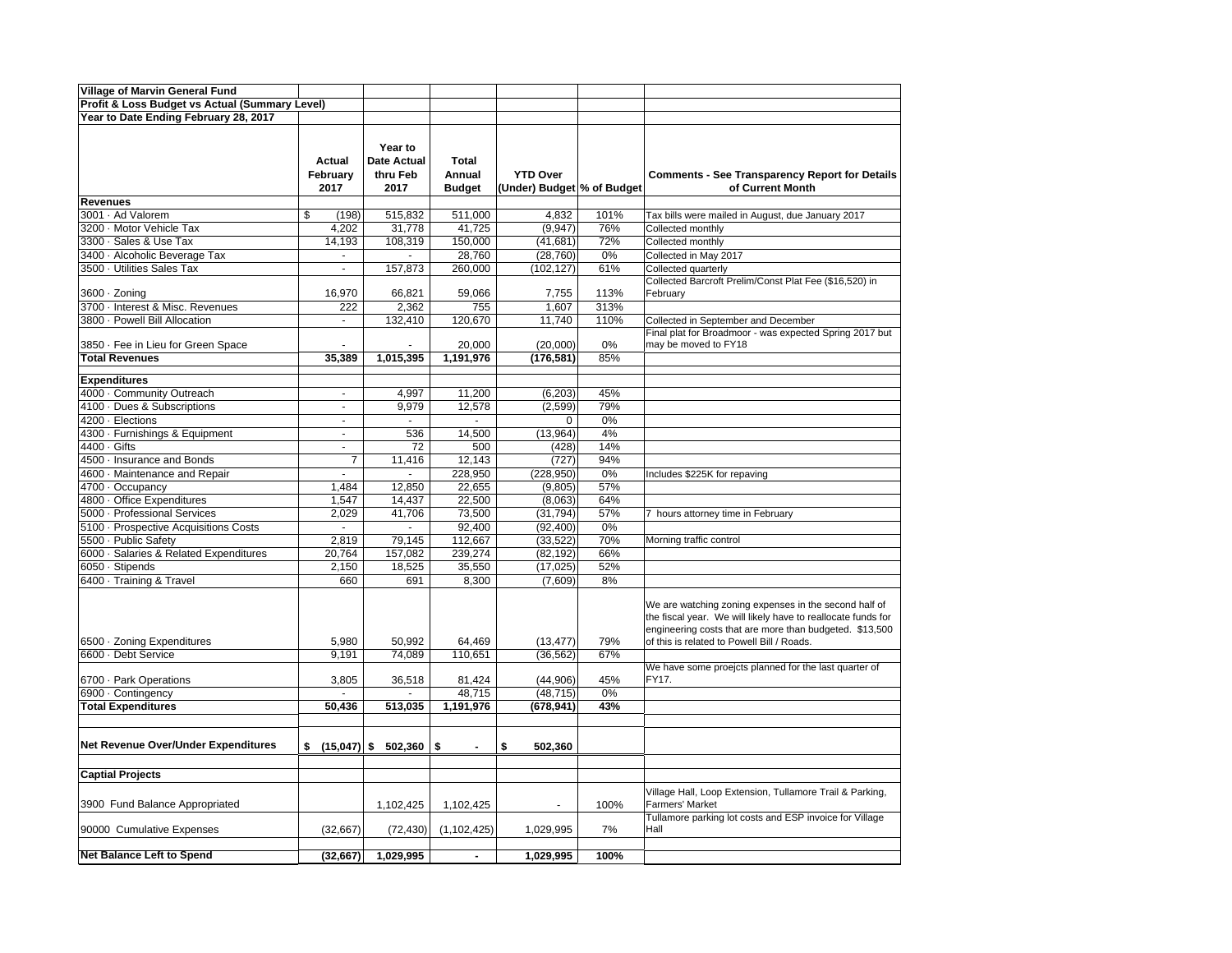# 4:08 PM Village of Marvin 04/10/17 04/10/17 CHARGIST Transparency Report Revenue Accrual Basis **February 2017**

| <b>Type</b>       | Date                                    | Memo                                     | Class              | <b>Amount</b> |
|-------------------|-----------------------------------------|------------------------------------------|--------------------|---------------|
| 3001 · Ad Valorem |                                         |                                          |                    |               |
|                   | 3005 · Current Year Taxes               |                                          |                    |               |
| Deposit           | 02/01/2017                              | Deposit                                  | General Fund: VOM  | 145.74        |
| Deposit           | 02/06/2017                              | Deposit                                  | General Fund: VOM  | 419.37        |
| Deposit           | 02/08/2017                              | Deposit                                  | General Fund: VOM  | 488.70        |
| Deposit           | 02/13/2017                              | Deposit                                  | General Fund: VOM  | 93.55         |
| Deposit           | 02/13/2017                              | Deposit                                  | General Fund: VOM  | 2,896.10      |
| Deposit           | 02/15/2017                              | Deposit                                  | General Fund: VOM  | 65.25         |
| Deposit           | 02/16/2017                              | Deposit                                  | General Fund: VOM  | 302.15        |
| Deposit           | 02/22/2017                              | Deposit                                  | General Fund: VOM  | 13.75         |
| Deposit           | 02/27/2017                              | Deposit                                  | General Fund: VOM  | 228.49        |
|                   | Total 3005 · Current Year Taxes         |                                          |                    | 4,653.10      |
|                   |                                         | 3007 · Refunds of Tax Overpayments       |                    |               |
| Check             | 02/06/2017                              | Overpayment of property taxes            | General Fund: VOM  | $-224.00$     |
| Check             | 02/06/2017                              | Overpayment of property taxes            | General Fund: VOM  | $-4,087.45$   |
| Check             | 02/06/2017                              | Overpayment of property taxes            | General Fund: VOM  | $-1.00$       |
| Check             | 02/06/2017                              | Overpayment of property taxes            | General Fund: VOM  | $-60.00$      |
| Check             | 02/06/2017                              | Overpayment of property taxes            | General Fund: VOM  | $-357.75$     |
| Check             | 02/17/2017                              | Overpayment of property taxes            | General Fund: VOM  | $-6.21$       |
| Check             | 02/17/2017                              | Overpayment of property taxes            | General Fund: VOM  | $-37.02$      |
| Check             | 02/17/2017                              | Overpayment of property taxes            | General Fund: VOM  | $-77.75$      |
|                   |                                         | Total 3007 · Refunds of Tax Overpayments |                    | $-4,851.18$   |
|                   | Total 3001 · Ad Valorem                 |                                          |                    | $-198.08$     |
|                   | 3200 · Motor Vehicle Tax                |                                          |                    |               |
|                   | 3201 · Collection and Distrib Fee       |                                          |                    |               |
| Deposit           | 02/21/2017                              | NCVTS Jan 2017                           |                    | $-127.18$     |
|                   | Total 3201 · Collection and Distrib Fee |                                          |                    | $-127.18$     |
|                   | 3200 · Motor Vehicle Tax - Other        |                                          |                    |               |
| Deposit           | 02/21/2017                              | NCVTS Jan 2017                           |                    | 4,329.35      |
| Deposit           | 02/21/2017                              | Refunds NCVTS Dec 2016                   |                    | 0.00          |
|                   |                                         |                                          |                    |               |
|                   | Total 3200 · Motor Vehicle Tax - Other  |                                          |                    | 4,329.35      |
|                   | Total 3200 · Motor Vehicle Tax          |                                          |                    | 4,202.17      |
|                   | 3300 · Sales & Use Tax                  |                                          |                    |               |
| Deposit           | 02/15/2017                              | Dec 2016 Sales & Use tax                 | General Fund: VOM  | 14,192.84     |
|                   | Total 3300 · Sales & Use Tax            |                                          |                    | 14,192.84     |
| 3600 · Zoning     |                                         |                                          |                    |               |
|                   | 3602 · Permits                          |                                          |                    |               |
| Deposit           | 02/01/2017                              | Preserve; 17-11832                       | General Fund:Deve  | 50.00         |
| Deposit           | 02/01/2017                              | 17-1833                                  | General Fund: VOM  | 25.00         |
| Deposit           | 02/06/2017                              | Amber Meadows; 17-11834                  | General Fund:Deve  | 50.00         |
| Deposit           | 02/08/2017                              | 17-11835                                 | General Fund: VOM  | 25.00         |
| Deposit           | 02/15/2017                              | 17-11836                                 | General Fund: VOM  | 25.00         |
| Deposit           | 02/22/2017                              | 17-11842 & 17-11843                      | General Fund: VOM  | 50.00         |
| Deposit           | 02/22/2017                              | Three Pond Acres 17-11837                | General Fund:Deve  | 50.00         |
| Deposit           | 02/22/2017                              | Preserve 17-11840                        | General Fund: Deve | 50.00         |
| Deposit           | 02/22/2017                              | Preserve 17-11839                        | General Fund:Deve  | 50.00         |
| Deposit           | 02/27/2017                              | 17-11845                                 | General Fund: VOM  | 50.00         |
| General J         | 02/28/2017                              | Feb 2017 CC receipts                     | General Fund: VOM  | 25.00         |
|                   | Total 3602 · Permits                    |                                          |                    | 450.00        |
|                   |                                         |                                          |                    |               |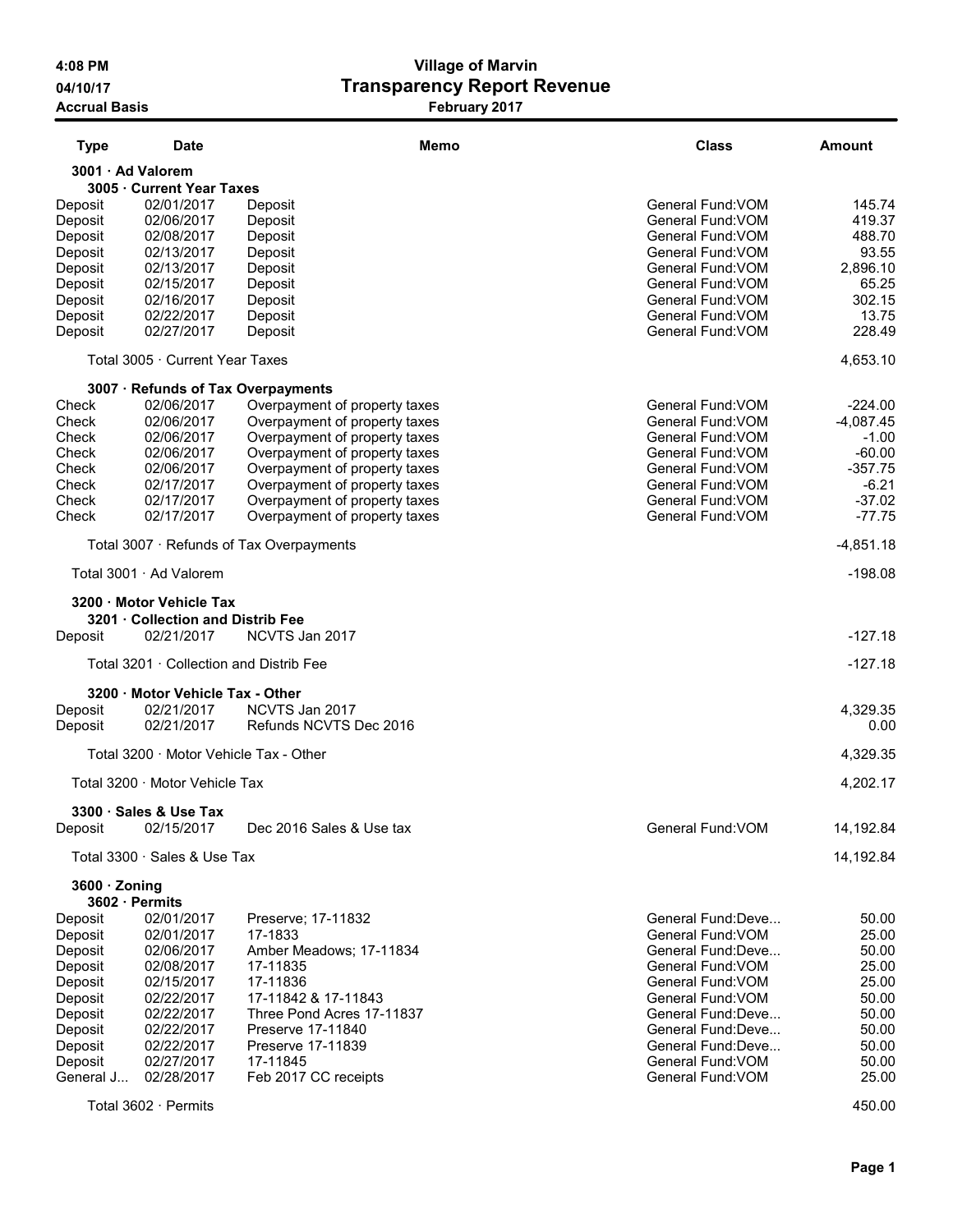# 4:08 PM Village of Marvin 04/10/17 **Transparency Report Revenue**

| <b>Type</b><br><b>Date</b>                                                                                                                                                  | Memo                                                                      | <b>Class</b>                                                                                                                                    | Amount                                                    |
|-----------------------------------------------------------------------------------------------------------------------------------------------------------------------------|---------------------------------------------------------------------------|-------------------------------------------------------------------------------------------------------------------------------------------------|-----------------------------------------------------------|
| 3603 · Development Fees<br>02/13/2017<br>Invoice                                                                                                                            | Barcroft - Preliminary/Construction Plat - 41.3 acres x \$400             | General Fund: Deve                                                                                                                              | 16,520.00                                                 |
| Total 3603 · Development Fees                                                                                                                                               |                                                                           |                                                                                                                                                 | 16,520.00                                                 |
| Total $3600 \cdot$ Zoning                                                                                                                                                   |                                                                           |                                                                                                                                                 | 16,970.00                                                 |
| 3700 · Interest & Misc. Revenues<br>3704 · Interest Income - Savings<br>02/28/2017<br>Deposit                                                                               | monthly interest                                                          | General Fund: VOM                                                                                                                               | 20.92                                                     |
| Total $3704 \cdot$ Interest Income - Savings                                                                                                                                |                                                                           |                                                                                                                                                 | 20.92                                                     |
|                                                                                                                                                                             |                                                                           |                                                                                                                                                 |                                                           |
| 3705 · Interest Income Checking Acct<br>02/10/2017<br>Deposit                                                                                                               | monthly interest                                                          | General Fund: VOM                                                                                                                               | 56.81                                                     |
| Total 3705 · Interest Income Checking Acct                                                                                                                                  |                                                                           |                                                                                                                                                 | 56.81                                                     |
| 3706 · Late Fee/Penalty Delinquent Tax                                                                                                                                      |                                                                           |                                                                                                                                                 |                                                           |
| 02/01/2017<br>Deposit<br>02/06/2017<br>Deposit<br>02/08/2017<br>Deposit<br>Deposit<br>02/13/2017<br>Deposit<br>02/13/2017<br>Deposit<br>02/16/2017<br>02/27/2017<br>Deposit | Deposit<br>Deposit<br>Deposit<br>Deposit<br>Deposit<br>Deposit<br>Deposit | General Fund: VOM<br>General Fund: VOM<br>General Fund: VOM<br>General Fund: VOM<br>General Fund: VOM<br>General Fund: VOM<br>General Fund: VOM | 10.07<br>10.38<br>11.30<br>7.26<br>80.30<br>17.39<br>7.29 |
| Total 3706 · Late Fee/Penalty Delinquent Tax                                                                                                                                |                                                                           |                                                                                                                                                 | 143.99                                                    |
| Total 3700 · Interest & Misc. Revenues                                                                                                                                      |                                                                           |                                                                                                                                                 | 221.72                                                    |
| <b>TOTAL</b>                                                                                                                                                                |                                                                           |                                                                                                                                                 | 35,388.65                                                 |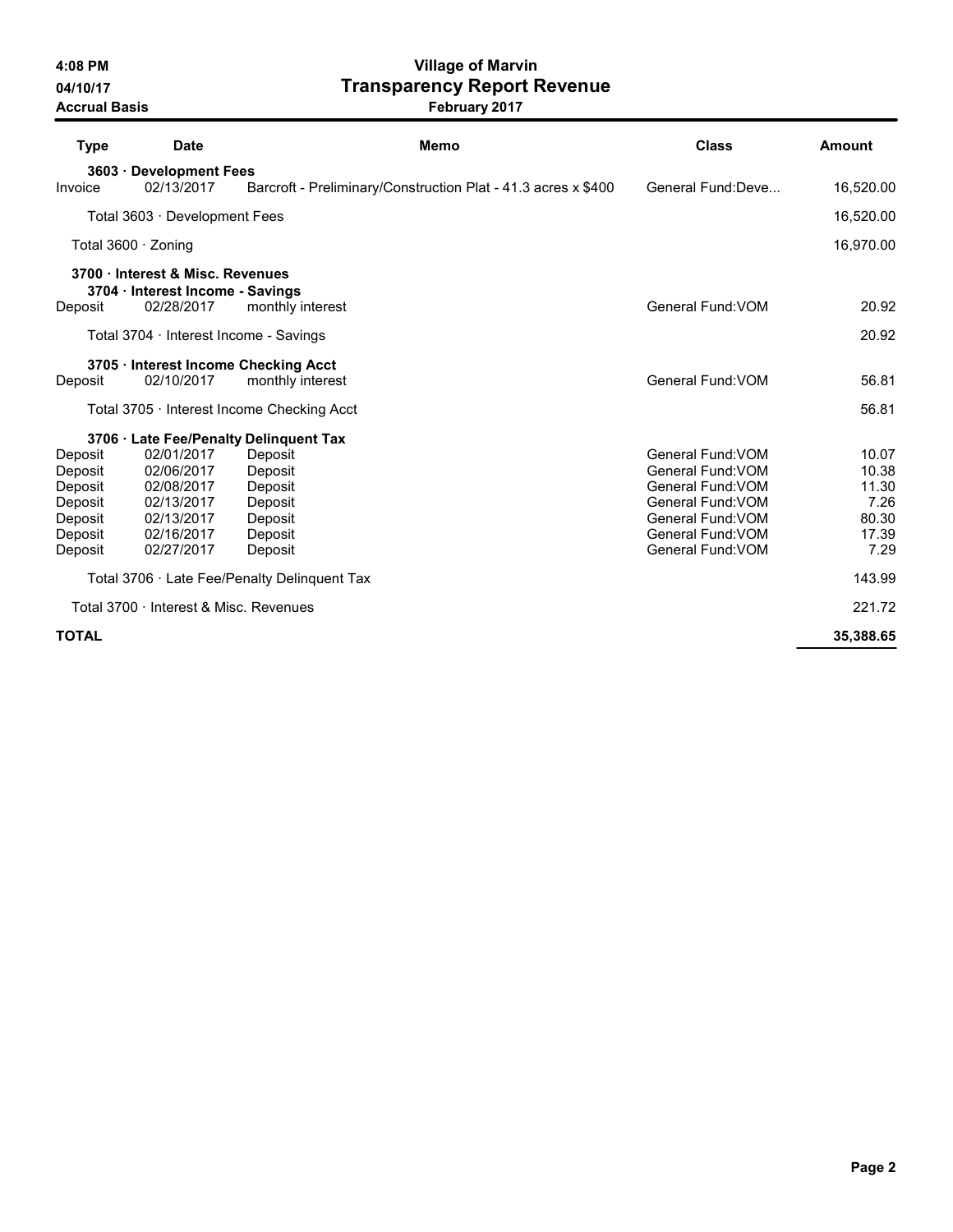#### 04/10/17 Transparency Report Expenditures

Accrual Basis February 2017

### Type Date Name Memo Class Amount 4500 · Insurance and Bonds 4501 · Insurance - Liab & Property Bill 02/22/2017 Interlocal Risk Financing Fund of ... Add Scag Zero Turn Mower General Fund:VOM 7.29 Total 4501 · Insurance - Liab & Property 7.29 Total 4500 · Insurance and Bonds 7.29 4700 · Occupancy 4702 · Occupancy - Electricity<br>Bill 02/18/2017 Union Power Cooperative 5369518001 Village Hall General Fund:VOM 99.01 Total 4702 · Occupancy - Electricity 99.01 4704 · Occupancy - Gas heat Check 02/15/2017 Piedmont Natural Gas 9002668225001 General Fund:VOM 75.54 Total 4704 · Occupancy - Gas heat 75.54 4705 · Occupancy - Lawn Service Bill 02/28/2017 The Long Group, LLC Lawn service at Village Hall General Fund:VOM 188.00 Total 4705 · Occupancy - Lawn Service 2012 188.00 ATO8 · Occupancy - Office Cleaning<br>Bill 02/27/2017 Maid Brigade-Charlotte NC Office cleaning February 2017 **Charlotte State Control Control Control** Total 4708 · Occupancy - Office Cleaning 206.00 **4710 · Occupancy - Town Hall Rent** (state of the monthly rent on town hall decleration of the state of the stat<br>Check o2/02/2017 T.R. Lawing Realty. Inc. monthly rent on town hall Total 4710 · Occupancy - Town Hall Rent 915.00 Total 4700 · Occupancy 1,483.55 4800 · Office Expenditures  $4803 \cdot$  Office Exp - Bank Fees<br>Check 02/28/2017 Hear Heartland Payment Systems monthly CC fees **Check 2017** Associated a monotonic Ceneral Fund:VOM 45.00 Total 4803 · Office Exp - Bank Fees 45.00 **4804 · Office Exp - Copier Rental**<br>Bill 02/12/2017 RICOH USA, INC/Ikon Office Sol... Monthly copier rental General Fund:VOM Seneral Fund:VOM General Fund:VOM Total 4804 · Office Exp - Copier Rental 183.99 183.99 4806 · Office Exp - Mileage<br>General J... 02/23/2017<br>General J... 02/28/2017<br>General J... 02/28/2017 Feb 2017 errands - Nick Muti 4.28 (1999) 1.28 (1999) 1.28 (1999) 1.28 (1999) 1.28 (1999) 1.28 (1999) 1.28 (199<br>1999) 1.23/217 errands - Derek Durst 1.29 (1999) 1.29 (1999) 1.29 (1999) 1.29 (1999) 1.29 (1999) 1.29 (1999) 1<br> General J... 02/28/2017 February 2017 errands - M. Graham General Fund:VOM 17.66 General J... 02/28/2017 Jan & Feb 2017 errands - Derek Durst General Fund:VOM 104.97 Total 4806 · Office Exp - Mileage 126.91 **126.91 126.91** 4807 · **Office Exp - Per Copy Costs**<br>Bill 02/01/2017 RICOH USA, INC (Per Copy Cost) Base Feb 2017 Actual Color Jan 2017 Total 4807 · Office Exp - Per Copy Costs 87.29 4808 · Office Exp - Postage<br>General J... 02/28/2017 February 2017 - postage to UK for tax refund General General Fund:VOM General Fund:VOM 6-1.15 Total 4808 · Office Exp - Postage 1.15 4809 · Office Exp - Software 48091 · Software Annual Maint Fee<br>Bill 02/16/2017 Enviromental Systems Research ... GIS Software maintenance contract (5/1/17 thru 4/30/18) General Fund:VOM General Fund:VOM Total 48091 · Software Annual Maint Fee 400.00 Total 4809 · Office Exp - Software 400.00 — 4810 · Office Exp - Supplies<br>Bill 02/07/2017 Office Depot office supplies; Inv 900970784001 86.48 Credit Car... 02/13/2017 CVS Pharmacy Film developing charge (rec'd from Lanny's family) General Fund:VOM 28.56 Credit Car... 02/23/2017 BJ's Warehouse Coffee for office General Fund:VOM 49.99 Total 4810 · Office Exp - Supplies 165.03 4811 · Office Exp - Telephone/DSL<br>Check 02/22/2017 Windstream Village Hall phone and internet **All and Stream Village Hall phone and internet** All and Stream Control of the Ceneral Fund:VOM 449.84 Total 4811 · Office Exp - Telephone/DSL 449.84 4812 · Office Exp - Website Host/Email<br>Credit Car... 02/02/2017 Microsoft online<br>Credit Car... 02/02/2017 Microsoft online<br>Credit Car... 02/02/2017 Microsoft online Sharepoint for Council, Clerk, Village Administrator, Finance Officer, Planning Board Chair General Fund:VOM 54.00<br>Fragil for planning board members and tax collector Credit Car... 02/02/2017 Microsoft online Email for planning board members and tax collector General Fund:VOM 14.00 Credit Car... 02/02/2017 Microsoft online Office 365 Enterprise E3 for Karen General Fund:VOM 20.00 Total 4812 · Office Exp - Website Host/Email 88.00 4814 · Off Exp-Accounting Adjustments Liability A... 02/28/2017<br>Liability A... 02/28/2017 General Fund:VOM 0.04 Ceneral Fund:VOM 0.04 Ceneral Fund:VOM 0.04 Ceneral Fund:VOM 0.04 Ceneral Fund:VOM 0.04 Total 4814 · Off Exp-Accounting Adjustments 0.03 Total 4800 · Office Expenditures 1,547.24 5000 · Professional Services 5001 · Prof Fees - Attorney 50010 · Retainer Bill 02/28/2017 Cox Law Firm, PLLC Retainer - February 2017 Control of the Superal Fund:VOM 250.00 Ceneral Fund:VOM 250.00 Total 50010 · Retainer 250.00 50011 · On Call Services Bill 02/28/2017 Cox Law Firm, PLLC Time Entries - February (7.0 hours) General Fund:VOM 1,575.00 Total 50011 · On Call Services 1,575.00

Total 5001 · Prof Fees - Attorney 1,825.00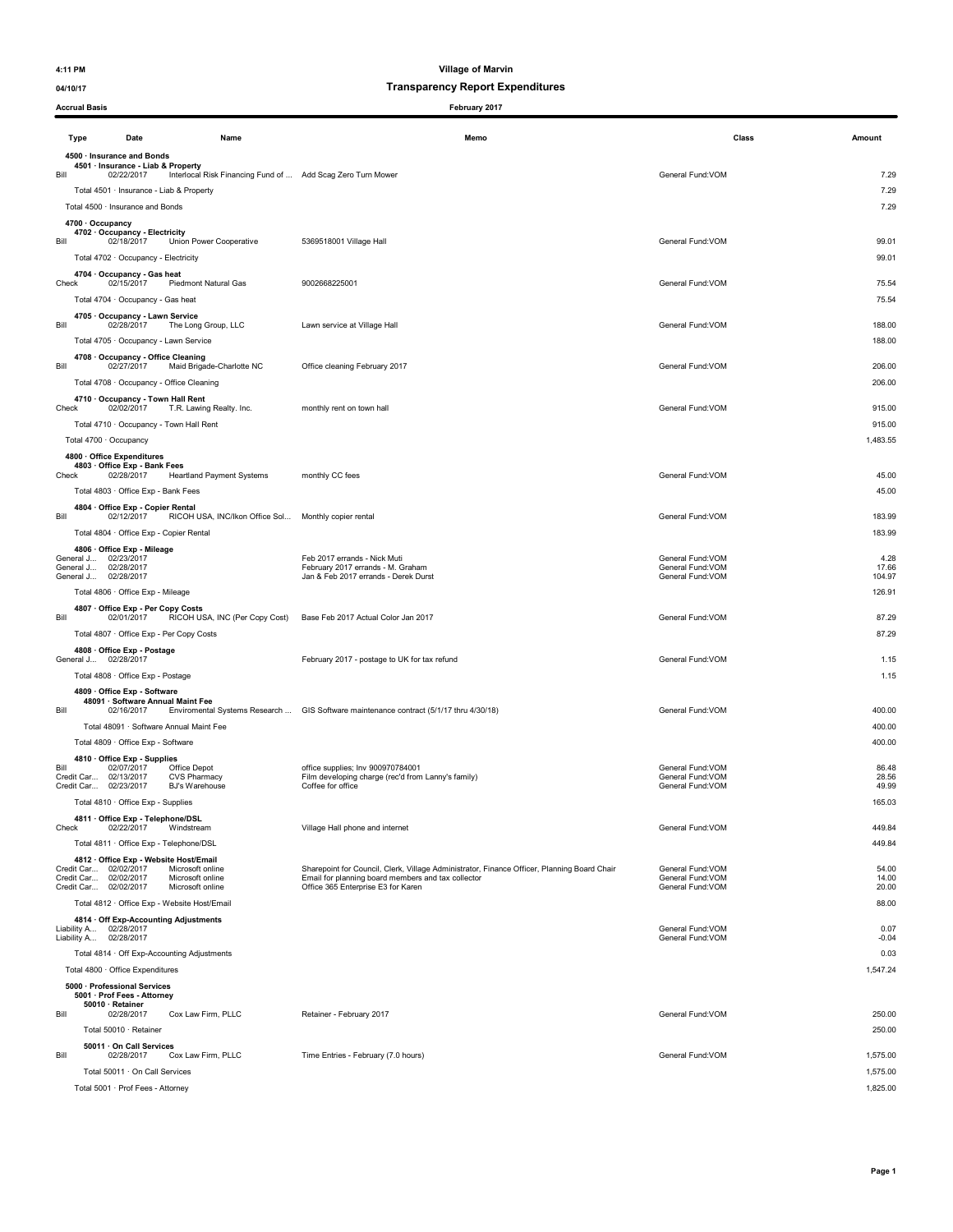### 04/10/17 and 04/10/17 and 04/10/17 and 04/10/17 and 04/10/17 and 05/17 and 05/17 and 05/17 and 05/17 and 05/17 and 05/17 and 05/17 and 05/17 and 05/17 and 05/17 and 05/17 and 05/17 and 05/17 and 05/17 and 05/17 and 05/17 a

| <b>Accrual Basis</b> |                                                      |                                                      | February 2017                                                |                                                                |                      |
|----------------------|------------------------------------------------------|------------------------------------------------------|--------------------------------------------------------------|----------------------------------------------------------------|----------------------|
| <b>Type</b>          | Date                                                 | Name                                                 | Memo                                                         | Class                                                          | Amount               |
|                      | 5004 · Prof Fees - Computer Consultant               |                                                      |                                                              |                                                                |                      |
| Bill<br>Bill         | 02/14/2017<br>02/14/2017                             | Hour Computer Man<br>Hour Computer Man               | Onsite support<br>Hitman Pro Alert License (1 year; 3 users) | General Fund:VOM<br>General Fund:VOM                           | 93.75<br>109.90      |
|                      |                                                      | Total 5004 · Prof Fees - Computer Consultant         |                                                              |                                                                | 203.65               |
|                      | Total 5000 · Professional Services                   |                                                      |                                                              |                                                                | 2,028.65             |
|                      | 5500 · Public Safety                                 |                                                      |                                                              |                                                                |                      |
| Bill                 | 5501 · Other Public Safety<br>02/03/2017             | Jerry Chad Barbee                                    | Traffic Marvin W/E 02-03-17                                  | General Fund: VOM                                              | 75.00                |
| Bill                 | 02/03/2017                                           | James Michael Maye                                   | Traffic Marvin W/E 02-03-17                                  | General Fund: VOM                                              | 150.00               |
| Bill<br>Bill         | 02/03/2017<br>02/03/2017                             | Darrell Morris<br>Malcolm Thomas Murray III          | Traffic Marvin W/E 02-03-17<br>Traffic Marvin W/E 02-03-17   | General Fund:VOM<br>General Fund: VOM                          | 75.00<br>75.00       |
| Bill<br>Bill         | 02/03/2017<br>02/03/2017                             | Lauren Marleen Ramsey<br>Jason Rumley                | Traffic Marvin W/E 02-03-17<br>Traffic Marvin W/E 02-03-17   | General Fund: VOM<br>General Fund:VOM                          | 75.00<br>75.00       |
| Bill                 | 02/03/2017                                           | Lia Fue Yang                                         | Traffic Marvin W/E 02-03-17                                  | General Fund: VOM                                              | 75.00                |
| Bill<br>Bill         | 02/10/2017<br>02/10/2017                             | Stephen A. Eason<br>James Michael Maye               | Traffic Marvin W/E 02-10-17<br>Traffic Marvin W/E 02-10-17   | General Fund: VOM<br>General Fund:VOM                          | 150.00<br>75.00      |
| Bill<br>Bill         | 02/10/2017<br>02/10/2017                             | James Edward Murray<br>Malcolm Thomas Murray III     | Traffic Marvin W/E 02-10-17<br>Traffic Marvin W/E 02-10-17   | General Fund: VOM<br>General Fund: VOM                         | 75.00<br>75.00       |
| Bill                 | 02/10/2017                                           | Jerry Dale Paxton, Jr.                               | Traffic Marvin W/E 02-10-17                                  | General Fund:VOM                                               | 75.00                |
| Bill<br>Bill         | 02/10/2017<br>02/10/2017                             | Jason Rumley<br>Joshua Boyd Rushing                  | Traffic Marvin W/E 02-10-17<br>Traffic Marvin W/E 02-10-17   | General Fund: VOM<br>General Fund: VOM                         | 75.00<br>75.00       |
| Bill<br>Bill         | 02/10/2017<br>02/17/2017                             | Lia Fue Yang<br>Stephen A. Eason                     | Traffic Marvin W/E 02-10-17<br>Traffic Marvin W/E 02-17-17   | General Fund:VOM<br>General Fund:VOM                           | 118.75<br>75.00      |
| Bill                 | 02/17/2017                                           | James Michael Maye                                   | Traffic Marvin W/E 02-17-17                                  | General Fund:VOM                                               | 75.00                |
| Bill<br>Bill         | 02/17/2017<br>02/17/2017                             | James Edward Murray<br>Malcolm Thomas Murray III     | Traffic Marvin W/E 02-17-17<br>Traffic Marvin W/E 02-17-17   | General Fund: VOM<br>General Fund: VOM                         | 75.00<br>75.00       |
| Bill<br>Bill         | 02/17/2017                                           | Lauren Marleen Ramsey<br>David Taylor Richardson     | Traffic Marvin W/E 02-17-17<br>Traffic Marvin W/E 02-17-17   | General Fund: VOM<br>General Fund: VOM                         | 75.00<br>75.00       |
| Bill                 | 02/17/2017<br>02/17/2017                             | Jason Rumley                                         | Traffic Marvin W/E 02-17-17                                  | General Fund:VOM                                               | 150.00               |
| Bill<br>Bill         | 02/17/2017<br>02/17/2017                             | Sandra Loree Shaw<br>Lia Fue Yang                    | Traffic Marvin W/E 02-17-17<br>Traffic Marvin W/E 02-17-17   | General Fund:VOM<br>General Fund: VOM                          | 75.00<br>75.00       |
| Bill                 | 02/24/2017                                           | Jerry Chad Barbee                                    | Traffic Marvin W/E 02-24-17                                  | General Fund: VOM                                              | 75.00                |
| Bill<br>Bill         | 02/24/2017<br>02/24/2017                             | James Michael Maye<br>James Edward Murray            | Traffic Marvin W/E 02-24-17<br>Traffic Marvin W/E 02-24-17   | General Fund: VOM<br>General Fund: VOM                         | 75.00<br>75.00       |
| Bill<br>Bill         | 02/24/2017<br>02/24/2017                             | Malcolm Thomas Murray III<br>David Taylor Richardson | Traffic Marvin W/E 02-24-17<br>Traffic Marvin W/E 02-24-17   | General Fund: VOM<br>General Fund: VOM                         | 75.00<br>150.00      |
| Bill                 | 02/24/2017                                           | Joshua Boyd Rushing                                  | Traffic Marvin W/E 02-24-17                                  | General Fund: VOM                                              | 150.00               |
| Bill<br>Bill         | 02/24/2017<br>02/24/2017                             | Sandra Loree Shaw<br>Lia Fue Yang                    | Traffic Marvin W/E 02-24-17<br>Traffic Marvin W/E 02-24-17   | General Fund: VOM<br>General Fund: VOM                         | 75.00<br>75.00       |
|                      | Total 5501 · Other Public Safety                     |                                                      |                                                              |                                                                | 2,818.75             |
|                      | Total 5500 · Public Safety                           |                                                      |                                                              |                                                                | 2.818.75             |
|                      | 6000 · Salaries & Related Expenditures               |                                                      |                                                              |                                                                |                      |
|                      | 6001 · Gross Wages<br>6002 · Tax Collector           |                                                      |                                                              |                                                                |                      |
| Paycheck             | 02/15/2017                                           | Nancy A. Schneeberger                                | <b>Direct Deposit</b>                                        | General Fund: VOM                                              | 696.00               |
| Paycheck             | 02/28/2017                                           | Nancy A. Schneeberger                                | <b>Direct Deposit</b>                                        | General Fund:VOM                                               | 624.00               |
|                      | Total 6002 · Tax Collector                           |                                                      |                                                              |                                                                | 1,320.00             |
| Paycheck             | $6004 \cdot$ Clerk<br>02/15/2017                     | Melody A. Graham                                     | <b>Direct Deposit</b>                                        | General Fund: VOM                                              | 2,825.00             |
| Paycheck             | 02/28/2017                                           | Melody A. Graham                                     | <b>Direct Deposit</b>                                        | General Fund:VOM                                               | 2,825.00             |
|                      | Total 6004 · Clerk                                   |                                                      |                                                              |                                                                | 5,650.00             |
| Paycheck             | 6005 · Finance Officer<br>02/15/2017                 | Christine A Robertson                                | <b>Direct Deposit</b>                                        | General Fund:VOM                                               | 888.00               |
| Paycheck             | 02/28/2017                                           | Christine A Robertson                                | <b>Direct Deposit</b>                                        | General Fund:VOM                                               | 936.00               |
|                      | Total 6005 · Finance Officer                         |                                                      |                                                              |                                                                | 1,824.00             |
|                      | 6007 · Assistant/Deputy Clerk                        |                                                      |                                                              |                                                                |                      |
| Paycheck<br>Paycheck | 02/15/2017<br>02/28/2017                             | Karen E Dewey<br>Karen E Dewey                       | <b>Direct Deposit</b><br><b>Direct Deposit</b>               | General Fund:VOM<br>General Fund: VOM                          | 632.00<br>644.00     |
| Paycheck             | 02/28/2017                                           | Kelley S. Moore                                      | <b>Direct Deposit</b>                                        | General Fund: VOM                                              | 93.75                |
|                      | Total 6007 · Assistant/Deputy Clerk                  |                                                      |                                                              |                                                                | 1,369.75             |
|                      | 6030 · Interim Planner                               |                                                      |                                                              |                                                                |                      |
| Paycheck<br>Paycheck | 02/15/2017<br>02/28/2017                             | Mary G. Shkut<br>Mary G. Shkut                       | <b>Direct Deposit</b><br><b>Direct Deposit</b>               | General Fund:VOM<br>General Fund: VOM                          | 1,800.00<br>1,845.00 |
|                      | Total 6030 · Interim Planner                         |                                                      |                                                              |                                                                | 3,645.00             |
|                      | 6031 · Park Mgr / Code Enforcement                   |                                                      |                                                              |                                                                |                      |
| Paycheck<br>Paycheck | 02/15/2017<br>02/28/2017                             | Derek R Durst<br>Derek R Durst                       | <b>Direct Deposit</b><br><b>Direct Deposit</b>               | General Fund: Park Operations<br>General Fund: Park Operations | 1,516.67<br>1,516.67 |
|                      |                                                      | Total 6031 · Park Mgr / Code Enforcement             |                                                              |                                                                | 3,033.34             |
|                      | Total 6001 · Gross Wages                             |                                                      |                                                              |                                                                | 16,842.09            |
|                      | 6080 · Fringe Benefits                               |                                                      |                                                              |                                                                |                      |
| Bill                 | 6083 · Payroll - Health/Life Insurance<br>02/01/2017 | Municipal Insurance Trust of NC                      | monthly health insurance full time staff - February          | General Fund: VOM                                              | 1,428.00             |
|                      |                                                      | Total 6083 · Payroll - Health/Life Insurance         |                                                              |                                                                | 1,428.00             |
|                      | 6084 · Payroll - Retirement Exp                      |                                                      |                                                              |                                                                |                      |
| Paycheck             | 02/15/2017                                           | Derek R Durst                                        | <b>Direct Deposit</b>                                        | General Fund: Park Operations                                  | 109.96               |
| Paycheck<br>Paycheck | 02/15/2017<br>02/28/2017                             | Melody A. Graham<br>Derek R Durst                    | <b>Direct Deposit</b><br><b>Direct Deposit</b>               | General Fund: VOM<br>General Fund: Park Operations             | 204.81<br>109.96     |
| Paycheck             | 02/28/2017                                           | Melody A. Graham                                     | <b>Direct Deposit</b>                                        | General Fund: VOM                                              | 204.81               |
|                      | Total 6084 · Payroll - Retirement Exp                |                                                      |                                                              |                                                                | 629.54               |

Total 6080 · Fringe Benefits 2,057.54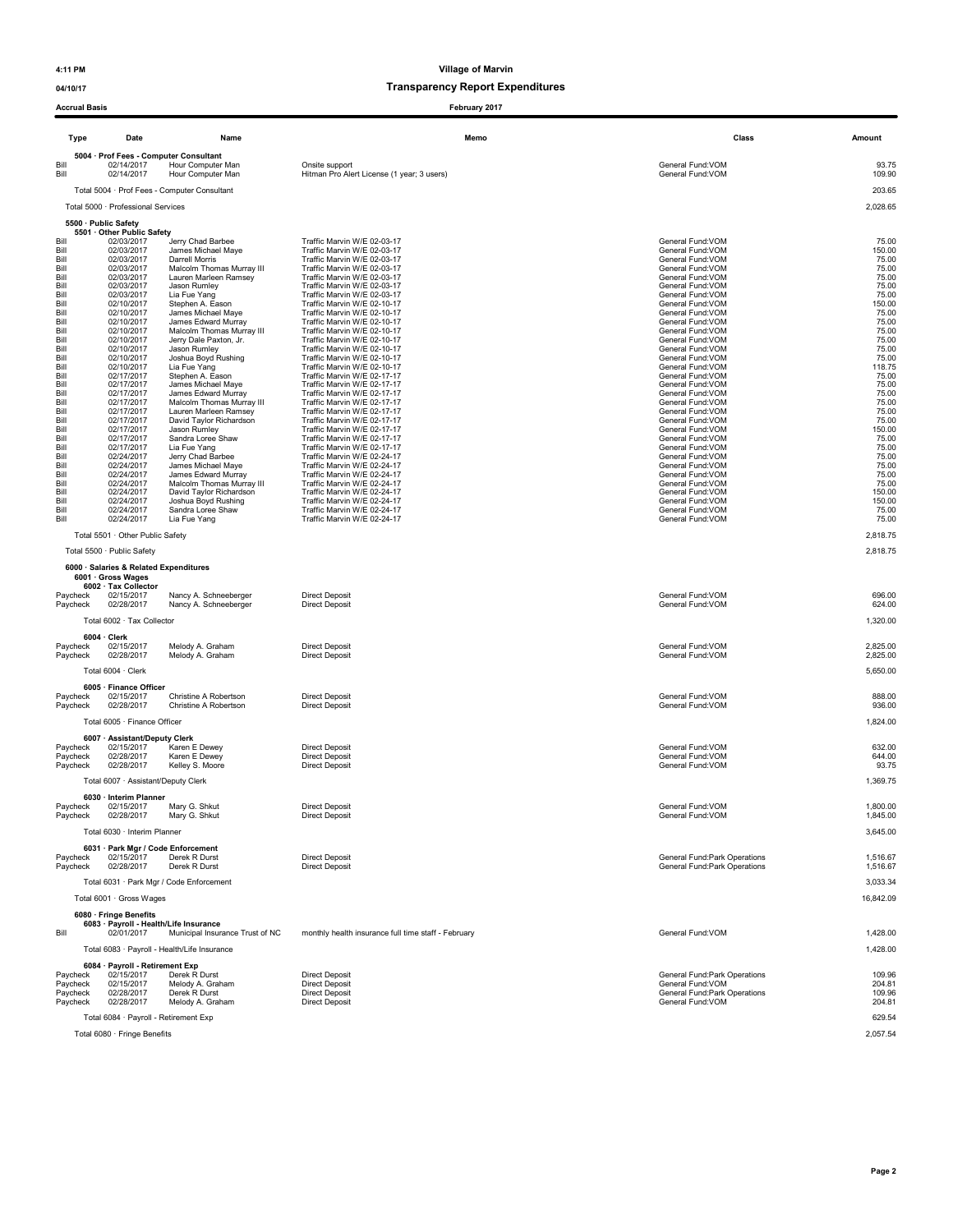### 04/10/17 and 04/10/17 and 04/10/17 and 04/10/17 and 04/10/17 and 05/17 and 05/17 and 05/17 and 05/17 and 05/17 and 05/17 and 05/17 and 05/17 and 05/17 and 05/17 and 05/17 and 05/17 and 05/17 and 05/17 and 05/17 and 05/17 a

| <b>Accrual Basis</b>    |                                                              |                                                     | February 2017                                                        |                                                                      |                 |
|-------------------------|--------------------------------------------------------------|-----------------------------------------------------|----------------------------------------------------------------------|----------------------------------------------------------------------|-----------------|
| <b>Type</b>             | Date                                                         | Name                                                | Memo                                                                 | Class                                                                | Amount          |
|                         | 6090 · Payroll Tax<br>6091 · FICA/941 (Town match)           |                                                     |                                                                      |                                                                      |                 |
| Paycheck                | 02/15/2017                                                   | Christine A Robertson                               | <b>Direct Deposit</b>                                                | General Fund: VOM                                                    | 55.06           |
| Paycheck<br>Paycheck    | 02/15/2017<br>02/15/2017                                     | Christine A Robertson<br>Derek R Durst              | <b>Direct Deposit</b><br><b>Direct Deposit</b>                       | General Fund:VOM<br>General Fund: Park Operations                    | 12.88<br>88.52  |
| Paycheck<br>Paycheck    | 02/15/2017<br>02/15/2017                                     | Derek R Durst<br>Karen E Dewey                      | <b>Direct Deposit</b><br><b>Direct Deposit</b>                       | General Fund: Park Operations<br>General Fund: VOM                   | 20.70<br>39.18  |
| Paycheck                | 02/15/2017                                                   | Karen E Dewey                                       | <b>Direct Deposit</b>                                                | General Fund: VOM                                                    | 9.16            |
| Paycheck<br>Paycheck    | 02/15/2017<br>02/15/2017                                     | Mary G. Shkut<br>Mary G. Shkut                      | <b>Direct Deposit</b><br><b>Direct Deposit</b>                       | General Fund:VOM<br>General Fund: VOM                                | 111.60<br>26.10 |
| Paycheck                | 02/15/2017                                                   | Melody A. Graham                                    | <b>Direct Deposit</b>                                                | General Fund: VOM                                                    | 169.50          |
| Paycheck<br>Paycheck    | 02/15/2017<br>02/15/2017                                     | Melody A. Graham<br>Nancy A. Schneeberger           | <b>Direct Deposit</b><br><b>Direct Deposit</b>                       | General Fund: VOM<br>General Fund: VOM                               | 39.64<br>43.15  |
| Paycheck                | 02/15/2017                                                   | Nancy A. Schneeberger                               | <b>Direct Deposit</b>                                                | General Fund:VOM                                                     | 10.09           |
| Paycheck<br>Paycheck    | 02/15/2017<br>02/15/2017                                     | Nicholas R Muti<br>Nicholas R Muti                  | <b>Direct Deposit</b><br><b>Direct Deposit</b>                       | General Fund: Park Operations<br>General Fund: Park Operations       | 37.76<br>8.83   |
| Paycheck<br>Paycheck    | 02/15/2017<br>02/15/2017                                     | Willis E. Helms<br>Willis E. Helms                  | <b>Direct Deposit</b><br><b>Direct Deposit</b>                       | General Fund: Park Operations<br>General Fund: Park Operations       | 30.79<br>7.20   |
| Paycheck                | 02/28/2017                                                   | Brian W. Beaty                                      | <b>Direct Deposit</b>                                                | General Fund: VOM                                                    | 27.90           |
| Paycheck<br>Paycheck    | 02/28/2017<br>02/28/2017                                     | Brian W. Beaty<br>Joseph E. Pollino Jr.             | <b>Direct Deposit</b><br><b>Direct Deposit</b>                       | General Fund:VOM<br>General Fund:VOM                                 | 6.52<br>31.00   |
| Paycheck                | 02/28/2017                                                   | Joseph E. Pollino Jr.                               | <b>Direct Deposit</b>                                                | General Fund: VOM                                                    | 7.25            |
| Paycheck<br>Paycheck    | 02/28/2017<br>02/28/2017                                     | Nicholas R. Dispenziere<br>Nicholas R. Dispenziere  | <b>Direct Deposit</b><br><b>Direct Deposit</b>                       | General Fund: VOM<br>General Fund:VOM                                | 24.80<br>5.80   |
| Paycheck                | 02/28/2017                                                   | Robert E Epps                                       | <b>Direct Deposit</b>                                                | General Fund:VOM                                                     | 24.80           |
| Paycheck<br>Paycheck    | 02/28/2017<br>02/28/2017                                     | Robert E Epps<br>Ronald J. Salimao                  | <b>Direct Deposit</b><br><b>Direct Deposit</b>                       | General Fund: VOM<br>General Fund: VOM                               | 5.80<br>24.80   |
| Paycheck<br>Paycheck    | 02/28/2017<br>02/28/2017                                     | Ronald J. Salimao<br>Christine A Robertson          | <b>Direct Deposit</b><br><b>Direct Deposit</b>                       | General Fund:VOM<br>General Fund:VOM                                 | 5.80<br>58.03   |
| Paycheck                | 02/28/2017                                                   | Christine A Robertson                               | <b>Direct Deposit</b>                                                | General Fund:VOM                                                     | 13.57           |
| Paycheck<br>Paycheck    | 02/28/2017<br>02/28/2017                                     | Derek R Durst<br>Derek R Durst                      | <b>Direct Deposit</b><br><b>Direct Deposit</b>                       | <b>General Fund:Park Operations</b><br>General Fund: Park Operations | 88.51<br>20.70  |
| Paycheck                | 02/28/2017                                                   | Karen E Dewey                                       | <b>Direct Deposit</b>                                                | General Fund: VOM                                                    | 39.93           |
| Paycheck<br>Paycheck    | 02/28/2017<br>02/28/2017                                     | Karen E Dewey<br>Kelley S. Moore                    | <b>Direct Deposit</b><br><b>Direct Deposit</b>                       | General Fund: VOM<br>General Fund: VOM                               | 9.34<br>5.81    |
| Paycheck                | 02/28/2017                                                   | Kelley S. Moore                                     | <b>Direct Deposit</b>                                                | General Fund: VOM                                                    | 1.36            |
| Paycheck<br>Paycheck    | 02/28/2017<br>02/28/2017                                     | Mary G. Shkut<br>Mary G. Shkut                      | <b>Direct Deposit</b><br><b>Direct Deposit</b>                       | General Fund: VOM<br>General Fund: VOM                               | 114.39<br>26.75 |
| Paycheck                | 02/28/2017                                                   | Melody A. Graham                                    | <b>Direct Deposit</b><br><b>Direct Deposit</b>                       | General Fund:VOM                                                     | 169.51          |
| Paycheck<br>Paycheck    | 02/28/2017<br>02/28/2017                                     | Melody A. Graham<br>Nancy A. Schneeberger           | <b>Direct Deposit</b>                                                | General Fund:VOM<br>General Fund: VOM                                | 39.64<br>38.69  |
| Paycheck<br>Paycheck    | 02/28/2017<br>02/28/2017                                     | Nancy A. Schneeberger<br>Nicholas R Muti            | <b>Direct Deposit</b><br><b>Direct Deposit</b>                       | General Fund:VOM<br>General Fund: Park Operations                    | 9.05<br>18.42   |
| Paycheck                | 02/28/2017                                                   | Nicholas R Muti                                     | <b>Direct Deposit</b>                                                | General Fund: Park Operations                                        | 4.31            |
| Paycheck<br>Paycheck    | 02/28/2017<br>02/28/2017                                     | Willis E. Helms<br>Willis E. Helms                  | <b>Direct Deposit</b><br><b>Direct Deposit</b>                       | General Fund: Park Operations<br>General Fund: Park Operations       | 35.29<br>8.25   |
|                         | Total 6091 · FICA/941 (Town match)                           |                                                     |                                                                      |                                                                      | 1,576.18        |
|                         | Total 6090 · Payroll Tax                                     |                                                     |                                                                      |                                                                      | 1,576.18        |
|                         | 6100 Other Payroll Expenditures                              |                                                     |                                                                      |                                                                      |                 |
|                         | 6103 · Benefit Services                                      |                                                     |                                                                      |                                                                      |                 |
| Bill                    | 02/09/2017                                                   | MedCost Benefit Services                            | <b>ACA Reporting fees</b>                                            | General Fund: VOM                                                    | 250.00          |
|                         | Total 6103 · Benefit Services                                |                                                     |                                                                      |                                                                      | 250.00          |
|                         | 6102 · Direct Deposit Fees                                   |                                                     |                                                                      |                                                                      |                 |
| Liability C<br>Paycheck | 02/14/2017<br>02/15/2017                                     | QuickBooks Payroll Service<br>Christine A Robertson | Fee for 8 direct deposit(s) at \$1.75 each<br><b>Direct Deposit</b>  | General Fund: VOM<br>General Fund:VOM                                | 14.00<br>0.00   |
| Paycheck                | 02/15/2017                                                   | Derek R Durst                                       | <b>Direct Deposit</b>                                                | General Fund: Park Operations                                        | 0.00            |
| Paycheck<br>Paycheck    | 02/15/2017<br>02/15/2017                                     | Karen E Dewey<br>Melody A. Graham                   | <b>Direct Deposit</b><br><b>Direct Deposit</b>                       | General Fund: VOM<br>General Fund: VOM                               | 0.00<br>0.00    |
| Paycheck<br>Paycheck    | 02/15/2017<br>02/15/2017                                     | Nancy A. Schneeberger<br>Nicholas R Muti            | <b>Direct Deposit</b><br><b>Direct Deposit</b>                       | General Fund: VOM<br>General Fund: Park Operations                   | 0.00<br>0.00    |
| Paycheck                | 02/15/2017                                                   | Willis E. Helms                                     | <b>Direct Deposit</b>                                                | General Fund: Park Operations                                        | 0.00            |
| Liability C<br>Paycheck | 02/27/2017<br>02/28/2017                                     | QuickBooks Payroll Service<br>Christine A Robertson | Fee for 14 direct deposit(s) at \$1.75 each<br><b>Direct Deposit</b> | General Fund: VOM<br>General Fund:VOM                                | 24.50<br>0.00   |
| Paycheck                | 02/28/2017                                                   | Derek R Durst                                       | <b>Direct Deposit</b>                                                | General Fund: Park Operations                                        | 0.00            |
| Paycheck<br>Paycheck    | 02/28/2017<br>02/28/2017                                     | Karen E Dewey<br>Kelley S. Moore                    | <b>Direct Deposit</b><br><b>Direct Deposit</b>                       | General Fund:VOM<br>General Fund: VOM                                | 0.00<br>0.00    |
| Paycheck                | 02/28/2017                                                   | Melody A. Graham                                    | <b>Direct Deposit</b>                                                | General Fund:VOM                                                     | 0.00            |
| Paycheck<br>Paycheck    | 02/28/2017<br>02/28/2017                                     | Nancy A. Schneeperger<br>Nicholas R Muti            | <b>Direct Deposit</b><br><b>Direct Deposit</b>                       | General Fund: VOM<br>General Fund: Park Operations                   | 0.00<br>0.00    |
| Paycheck                | 02/28/2017                                                   | Willis E. Helms                                     | <b>Direct Deposit</b>                                                | General Fund: Park Operations                                        | 0.00            |
|                         | Total 6102 · Direct Deposit Fees                             |                                                     |                                                                      |                                                                      | 38.50           |
|                         | Total 6100 · Other Payroll Expenditures                      |                                                     |                                                                      |                                                                      | 288.50          |
|                         |                                                              | Total 6000 · Salaries & Related Expenditures        |                                                                      |                                                                      | 20,764.31       |
| 6050 · Stipends         |                                                              |                                                     |                                                                      |                                                                      |                 |
|                         | 6051 Council<br>02/28/2017                                   | Nicholas R. Dispenziere                             | <b>Direct Deposit</b>                                                | General Fund: VOM                                                    | 400.00          |
| Paycheck<br>Paycheck    | 02/28/2017                                                   | Robert E Epps                                       | <b>Direct Deposit</b>                                                | General Fund: VOM                                                    | 400.00          |
| Paycheck                | 02/28/2017                                                   | Ronald J. Salimao                                   | <b>Direct Deposit</b>                                                | General Fund: VOM                                                    | 400.00          |
|                         | Total 6051 · Council                                         |                                                     |                                                                      |                                                                      | 1,200.00        |
| $6052 \cdot$ Mayor      |                                                              |                                                     |                                                                      |                                                                      |                 |
| Paycheck                | 02/28/2017                                                   | Joseph E. Pollino Jr.                               | <b>Direct Deposit</b>                                                | General Fund: VOM                                                    | 500.00          |
|                         | Total 6052 · Mayor                                           |                                                     |                                                                      |                                                                      | 500.00          |
|                         | 6053 · Mayor Pro Tem                                         |                                                     |                                                                      |                                                                      |                 |
| Paycheck                | 02/28/2017                                                   | Brian W. Beaty                                      | <b>Direct Deposit</b>                                                | General Fund: VOM                                                    | 450.00          |
|                         | Total 6053 · Mayor Pro Tem                                   |                                                     |                                                                      |                                                                      | 450.00          |
|                         | 6060 · Stipends - Committee Members<br>6062 · Planning Board |                                                     |                                                                      |                                                                      |                 |
| Paycheck                | 02/15/2017                                                   | Mary G. Shkut                                       | <b>Direct Deposit</b>                                                | General Fund:VOM                                                     | 0.00            |
| Paycheck                | 02/28/2017                                                   | Mary G. Shkut                                       | <b>Direct Deposit</b>                                                | General Fund: VOM                                                    | 0.00            |
|                         | Total 6062 · Planning Board                                  |                                                     |                                                                      |                                                                      | 0.00            |
|                         |                                                              | Total 6060 · Stipends - Committee Members           |                                                                      |                                                                      | 0.00            |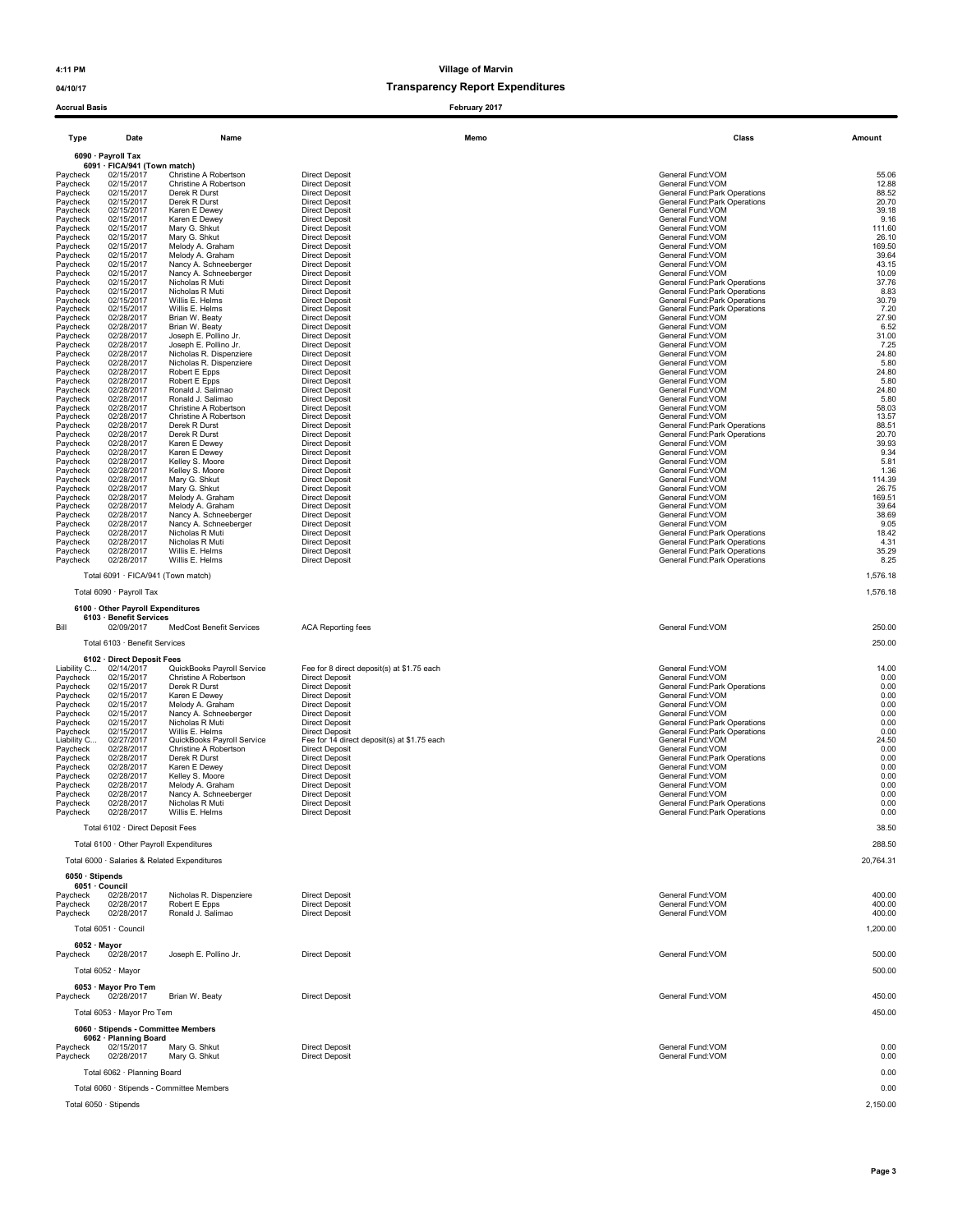04/10/17 Transparency Report Expenditures

### Type Date Name Memo Class Amount 6400 · Training & Travel 6404 · Council/Boards Training/Retreat<br>it Car... 02/23/2017 B.I's Warehouse Credit Car... 02/23/2017 BJ's Warehouse Snacks for council retreat that the state of the state of the Snacks for council retreat and tunch of the Snacks for council retreat of the Snacks for council retreat and tunch of th Credit Car… 0224/2017 Firethome County Club Council retreat - Day breakfast and lunch<br>Credit Car… 02/25/2017 Firethome Country Club Council retreat - Day 2 breakfast and lunch Total 6404 · Council/Boards Training/Retreat 659.62 Total 6400 · Training & Travel 659.62 6500 · Zoning Expenditures 6502 · Zoning - Engineering 60521 · Powell Bill / Roads Bill COLLECT COLLECT A. Morton Thomas & Associates.... Engineering - Cost Estimating. Pavement Condition. Other Feb 1 to Feb 28, 2017 General Fund:Powell Bill 4,160.35 Total 60521 · Powell Bill / Roads 4,160.35 **60522 · Development Costs<br>
02/28/2017 A. Morton Thomas & Associates, ...<br>
02/28/2017 A. Morton Thomas & Associates, ...<br>
02/28/2017 A. Morton Thomas & Associates, ...** Bill 02/28/2017 A. Morton Thomas & Associates, ... Engineering - The Preserve Feb 1 to Feb 28, 2017 ... [Altest<br>- 2022/2020 March 2012/20/2017 A. Morton Thomas & Associates, ... Engineering - Woodcliff Feb 1 to Feb 28, 20 Bill 02/28/2017 A. Morton Thomas & Associates, ... Engineering - Courtyards at Marvin Feb 1 to Feb 28, 2017<br>
Bill 02/28/2017 A. Morton Thomas & Associates, ... Engineering - Courtyards at Marvin Feb 1 to Feb 28, 2017<br>
Bill 9/28/2017 A. Morton Thomas & Associates, ... Engineering - Broadmoor Feb 1 to Feb 28, 2017<br>19/28/2017 A. Morton Thomas & Associates, ... Engineering - VDM Feb 1 to Feb 28, 2017 General Fund:Developers:Carolina Dev Servic. Bill 02/28/2017 A. Morton Thomas & Associates, ... Engineering - VOM Feb 1 to Feb 28, 2017<br>Bill 02/28/2017 A. Morton Thomas & Associates, ... Engineering - Three Porton Engineering Profess:Casey Cramic<br>Bill 02/28/2017 A. Total 60522 · Development Costs 6,004.61 6502 · Zoning - Engineering - Other Invoice 02/28/2017 True Homes Engineer Consultation - Woodcliff final inspection - February 2017 Ceneral Fund:Developers:True Homes:Woodc... 540.00<br>Invoice 02/28/2017 Epcon Communities Carolinas, L... Engineer Consultation Total 6502 · Zoning - Engineering - Other -4,185.00 Total 6502 · Zoning - Engineering 5,979.96 Total 6500 · Zoning Expenditures 5,979.96 6600 · Debt Service 6601 · Mar-Efird park principal pymts Bill 02/05/2017 Bank of America NA Principal Payment for Marvin Efird Park Loan-Invoice #1710003912 General Fund:VOM 8,928.57 Seneral Fund:VOM 8,928.57 Total 6601 · Mar-Efird park principal pymts 8,928.57 6602 · Marvin-Efird Park Loan Interest Bill 02/05/2017 Bank of America NA Interest Payment for Marvin Efird Park Loan General Fund:VOM General Fund:VOM 262.13 Total 6602 · Marvin-Efird Park Loan Interest 262.13 Total 6600 · Debt Service 9,190.70 6700 · Park Operations 6701 · Park Revenue 6706 · Non-Resident Parking<br> $02/01/2017$ of the state of the contracts of the contracts of the contracts of the contracts of the contracts of the contracts of the contracts of the contracts of the contracts of the contracts of the contracts of the contracts of th Deposit 02/20/2017 Knox; Annual General Fund:Park Operations -50.00 Deposit 02/21/2017 Morse Daily General Fund:Park Operations -10.00 Deposit 02/27/2017 Byers Annual General Fund:Park Operations -55.00 General J... 02/28/2017 Feb 2017 CC receipts General Fund:Park Operations -50.00 Total 6706 · Non-Resident Parking 400 · 265.00 **6708 · Community Garden Plots**<br>Deposit 02/08/2017<br>Deposit 02/13/2017 Deposit 02/08/2017 Stegall #6 General Fund:Park Operations -20.00 Deposit 02/13/2017 Query #10, DeMaine #3, Salimao #31 General Fund:Park Operations -60.00 Deposit 02/13/2017 Jackson #14, Sanneman #4 General Fund:Park Operations -40.00 Deposit 02/15/2017 Traub #36 General Fund:Park Operations -30.00 Deposit 02/20/2017 Baclawski #38 General Fund:Park Operations -30.00 Deposit 02/20/2017 Fund:Park Operations -20.00 Movement Punctive of Movement Operations -20.00<br>Deposit 02/20/2017 Fund:Park Operations -20.00 Paramore #19 Fund:Park Operations -20.00 General Fund:Park Operations<br>Deposit 0 Deposit 02/21/2017 Paramore #19 General Fund:Park Operations -20.00 Deposit 02/21/2017 Eddy #20 General Fund:Park Operations -20.00 Deposit 02/22/2017 Brandell #24 and 32 General Fund:Park Operations -40.00 Deposit 02/27/2017 Byers #16 General Fund:Park Operations -20.00 General J... 02/28/2017 Feb 2017 CC receipts General Fund:Park Operations -60.00 Total 6708 · Community Garden Plots -360.00 Total 6701 · Park Revenue -625.00 6709 · Park Expenditures 6711 · Parttime Laborer Paycheck 02/15/2017 Nicholas R Muti Direct Deposit General Fund:Park Operations (Seneral Fund:Park Operations 609.00<br>Paycheck 02/15/2017 Wicholas R Muti Direct Deposit General Fund:Park Operations (Seneral Fund:Park Operat **General Fund:Park Operations General Fund:Park Operations** Paycheck 02/28/2017 Nicholas R Muti Direct Deposit Direct Deposit Channel Fund:Park Operations 297.25 التاريك المستحدة المستحدة المستحدة المستحدة المستحدة المستحدة المستحدة المستحدة المستحدة المستحدة المستحدة المستحدة<br>1999-1997 - Paycheck D2/28/2017 Willis E. Helms Direct Deposit General Fund:Park Operations و 1991-1997 -Total 6711 · Parttime Laborer 1,972.01  $6712 \cdot$  Uniforms<br>Credit Car...  $02/06/2017$ <br>General J...  $02/28/2017$ Credit Car... 02/06/2017 Signature Services Logo for 6 park shirts; Inv 72336 General Fund:Park Operations 33.00 General J... 02/28/2017 Jackets & Shirts (3 each) for park staff General Fund:Park Operations 155.94 Total 6712 · Uniforms 188.94 6714 · Capital Spending / Equipment Check 02/09/2017 Doug Pierce Walk behind mower General Fund:Park Operations 900.00 Accrual Basis February 2017

Check 02/09/2017 Doug Pierce Small push mower General Fund:Park Operations 60.00 Total 6714 · Capital Spending / Equipment 960.00

|       | 6720 · Electricity. Gas & Water |                           |                                |                               |       |
|-------|---------------------------------|---------------------------|--------------------------------|-------------------------------|-------|
| Check | 02/08/2017                      | Union County Public Works | Water usage 12/19/16 - 1/20/17 | General Fund: Park Operations | 11.47 |
|       | 02/18/2017                      | Union Power Cooperative   | 5369518008 Barn                | General Fund:Park Operations  | 48.39 |
| Bill  | 02/18/2017                      | Union Power Cooperative   | 5369518006 Bathroom            | General Fund: Park Operations | 67.26 |
|       | 02/18/2017                      | Union Power Cooperative   | 5369518010 Shed                | General Fund: Park Operations | 30.91 |

Total 6720 · Electricity, Gas & Water 158.03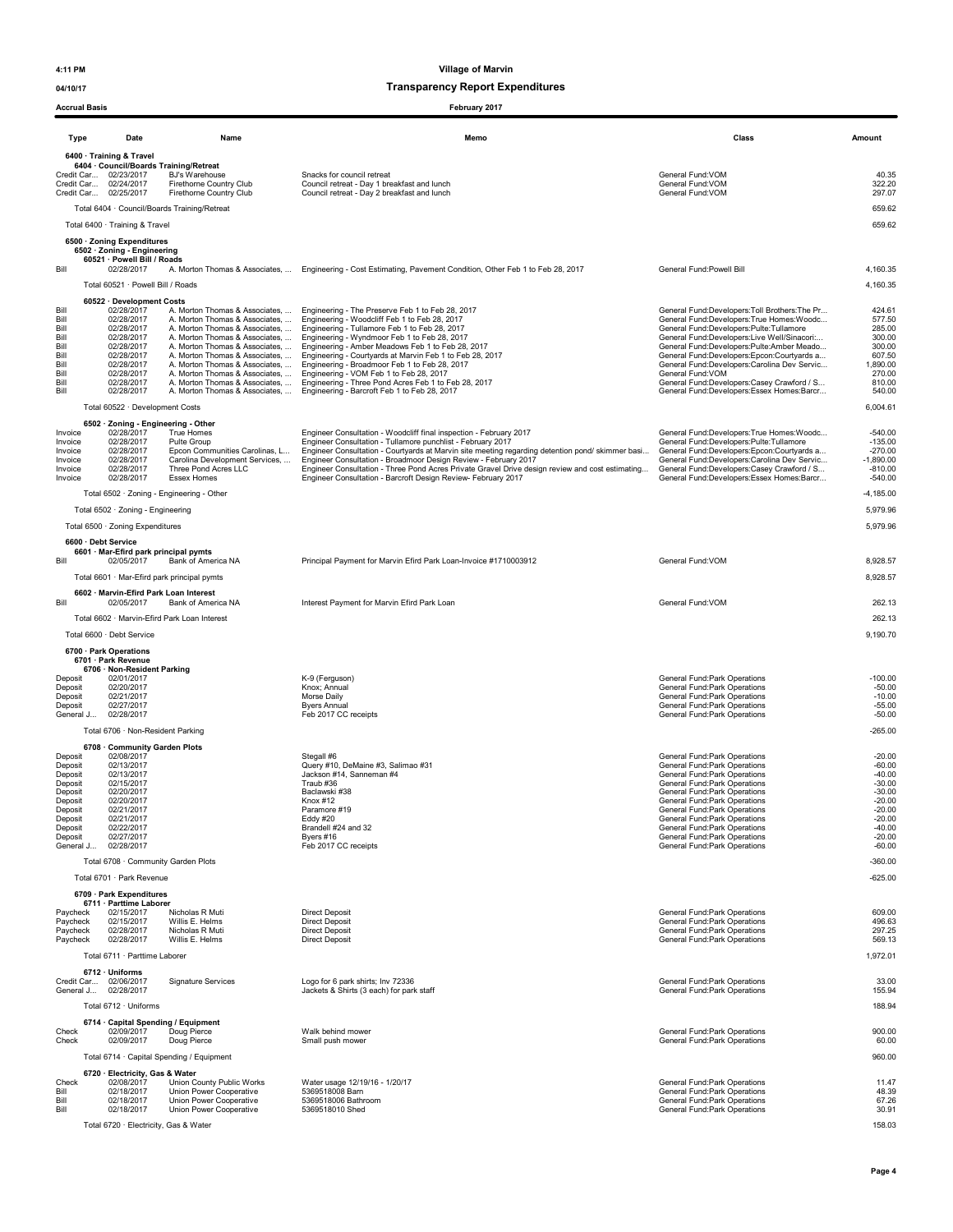### 04/10/17 and 04/10/17 and 04/10/17 and 04/10/17 and 04/10/17 and 05/17 and 05/17 and 05/17 and 05/17 and 05/17 and 05/17 and 05/17 and 05/17 and 05/17 and 05/17 and 05/17 and 05/17 and 05/17 and 05/17 and 05/17 and 05/17 a

#### Accrual Basis February 2017

| Type                                | Date                                                | Name                                             | Memo                                                                       | Class                                                          | Amount         |
|-------------------------------------|-----------------------------------------------------|--------------------------------------------------|----------------------------------------------------------------------------|----------------------------------------------------------------|----------------|
|                                     |                                                     |                                                  |                                                                            |                                                                |                |
|                                     | 6735 Maintenance Expenses<br>6739 · General Repairs |                                                  |                                                                            |                                                                |                |
| Credit Car 02/27/2017               | Credit Car 02/23/2017                               | Lowes Home Improvement<br>Lowes Home Improvement | Supplies to fix plumbing leak<br>Supplies to fix plumbing leak             | General Fund: Park Operations<br>General Fund: Park Operations | 25.59<br>9.16  |
|                                     |                                                     |                                                  |                                                                            |                                                                |                |
|                                     | Total 6739 · General Repairs                        |                                                  |                                                                            |                                                                | 34.75          |
|                                     | $6742 \cdot$ Supplies                               |                                                  |                                                                            |                                                                | 33.94          |
| Credit Car 02/01/2017<br>Credit Car | 02/08/2017                                          | Lowes Home Improvement<br>Lowes Home Improvement | Screws and Weed Eater parts<br>Water, paper towels, screw drivers & hammer | General Fund: Park Operations<br>General Fund: Park Operations | 51.91          |
| Credit Car                          | 02/14/2017                                          | Carolina Mower and Equipment, I                  | Bag for push mower                                                         | General Fund: Park Operations                                  | 67.98          |
| Credit Car 02/14/2017               |                                                     | Carolina Mower and Equipment, I                  | Parts for weed eater                                                       | General Fund: Park Operations                                  | 40.00          |
| Credit Car 02/20/2017               |                                                     | Lowes Home Improvement                           | Trash bags, weed eater parts, door stop, saw blades                        | General Fund: Park Operations                                  | 52.32          |
| Credit Car<br>General J             | 02/23/2017<br>02/28/2017                            | Lowes Home Improvement                           | Flower seeds<br><b>Wheel Barrow Tire</b>                                   | General Fund: Park Operations<br>General Fund: Park Operations | 19.45<br>29.87 |
| Credit Car 02/28/2017               |                                                     | Southern States Co-op                            | Spreader, fertilizer (9 bags), herbicide (1 jug)                           | General Fund:Park Operations                                   | 534.87         |
|                                     | Total 6742 · Supplies                               |                                                  |                                                                            |                                                                | 830.34         |
|                                     |                                                     | 6744 · Vehic, Equip repair Gas & Maint           |                                                                            |                                                                |                |
| Credit Car 02/16/2017               |                                                     | QT                                               | Gas for equipment                                                          | General Fund: Park Operations                                  | 5.33           |
| Credit Car 02/16/2017               |                                                     | Southern States Co-op                            | 2 cylcle oil for Stihl tools                                               | General Fund:Park Operations                                   | 18.99          |
| Credit Car 02/17/2017               |                                                     | QT                                               | Gas for equipment                                                          | General Fund: Park Operations                                  | 19.25          |
|                                     |                                                     | Total 6744 · Vehic, Equip repair Gas & Maint     |                                                                            |                                                                | 43.57          |
|                                     |                                                     | 6747 · Mulch Replacement/Refreshing              |                                                                            |                                                                |                |
|                                     | Credit Car 02/27/2017                               | Yard Works Fort Mill LLC                         | hardwood mulch; 10 yards                                                   | General Fund: Park Operations                                  | 243.00         |
|                                     |                                                     | Total 6747 · Mulch Replacement/Refreshing        |                                                                            |                                                                | 243.00         |
|                                     | Total 6735 · Maintenance Expenses                   |                                                  |                                                                            |                                                                | 1.151.66       |
|                                     | Total 6709 · Park Expenditures                      |                                                  |                                                                            |                                                                | 4,430.64       |
|                                     | Total 6700 · Park Operations                        |                                                  |                                                                            |                                                                | 3.805.64       |
|                                     | 90000 · Capital Projects Fund FY17                  |                                                  |                                                                            |                                                                |                |
|                                     | 90200 · CP - Construction                           |                                                  |                                                                            |                                                                |                |
| Bill                                | 02/22/2017                                          | <b>Tarpon Construction Inc</b>                   | Tullamore parking lot                                                      | Capital Projects Fund: Tullamore Trail & Parkin                | 29,972.00      |
|                                     | Total 90200 · CP - Construction                     |                                                  |                                                                            |                                                                | 29.972.00      |
|                                     | 90100 · CP - Architect / Engineering                |                                                  |                                                                            |                                                                |                |
| Bill                                | 02/03/2017                                          | ESP Associates, P.A.                             | Construction Documents (37% thru January 29, 2017)                         | Capital Projects Fund: Village Hall                            | 2,695.00       |
|                                     |                                                     | Total 90100 · CP - Architect / Engineering       |                                                                            |                                                                | 2.695.00       |
|                                     | Total 90000 · Capital Projects Fund FY17            |                                                  |                                                                            |                                                                | 32.667.00      |
| TOTAL                               |                                                     |                                                  |                                                                            |                                                                | 83.102.71      |